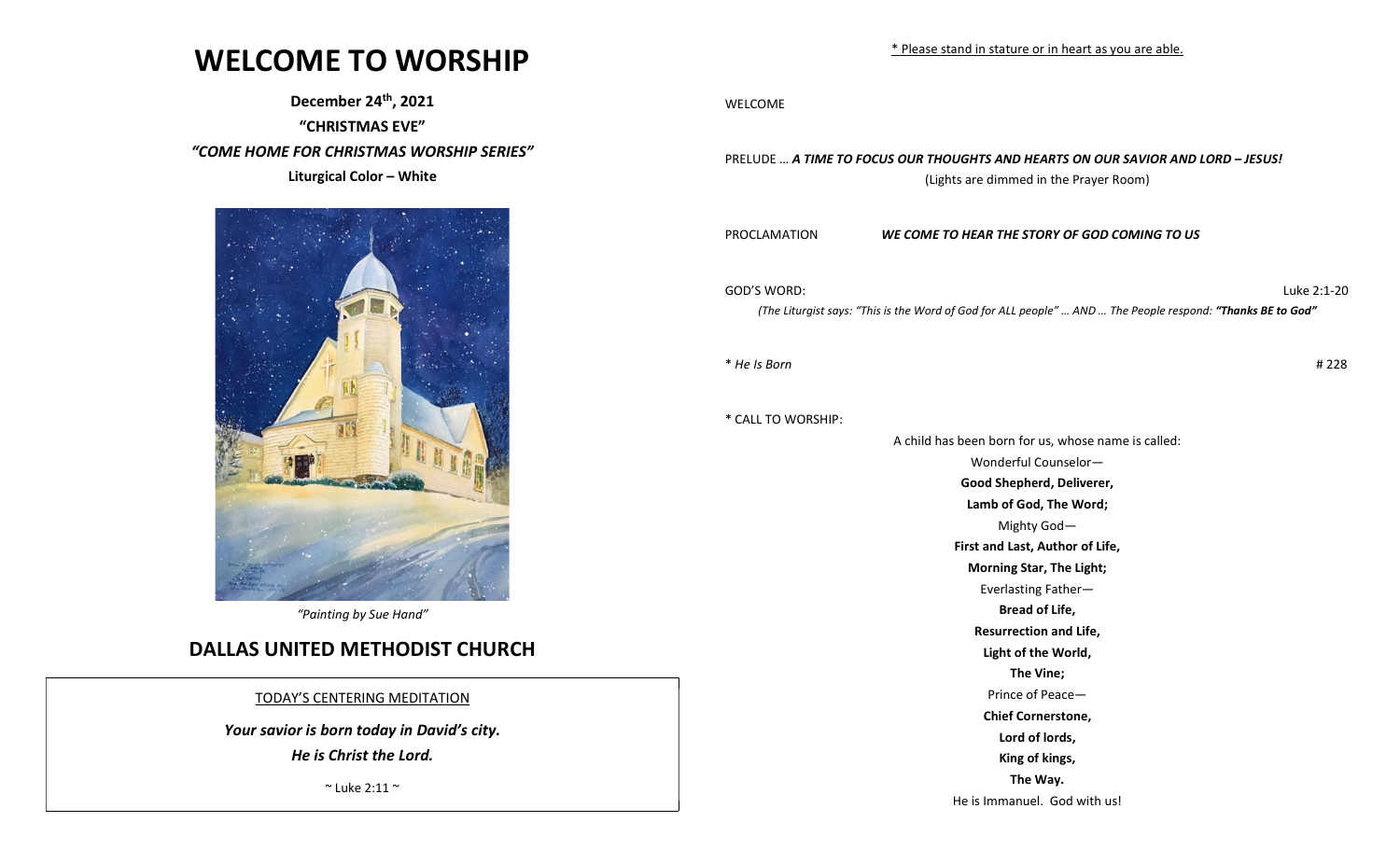| * PRAYER                                                                                                   |             | sing of love and light.                             |
|------------------------------------------------------------------------------------------------------------|-------------|-----------------------------------------------------|
|                                                                                                            |             | Earth sings:                                        |
|                                                                                                            | #218        | join the chorus, tell the story of salvation.       |
| It Came upon the Midnight Clear                                                                            |             | Let all welcome the Messiah.                        |
|                                                                                                            |             | Sun and moon proclaim the message of divine light.  |
| O Little Town of Bethlehem                                                                                 | #230        | Ocean waves tell of life-giving water.              |
|                                                                                                            |             | Forests rustle with Spirit-filled wind.             |
|                                                                                                            |             | Field and vineyard give fruit for a heavenly feast. |
| PRAYER OF CONFESSION:                                                                                      |             | All peoples marvel at what they see and hear.       |
| Lord of Light and Hope,                                                                                    |             | Join with all of creation in praise.                |
| our minutes and hours have been swallowed up in preparation for this night and for the coming day.         |             | Sing of God's deeds of power and grace.             |
| We have been so caught up in the preparations for gatherings and gifting                                   |             | For Jesus Christ is born this day:                  |
| that we have pushed aside the wonder of what you have done for all Creation.                               |             | the One who was foretold by the prophets,           |
| Forgive us when we so easily get entangled in our own plans and forget to pay attention to the true event. |             | and promised in ages past;                          |
| Help us to relax and listen, instead of rush and shout.                                                    |             | the One who would triumph over death,               |
| May the songs of the angels, the surprise of the shepherds, and the joy of the Holy Family                 |             | and bring us life;                                  |
| become part of our preparations and our lives.                                                             |             | the One who would forgive our sin,                  |
| Open our ears, our eyes, our hearts and our spirits to again hear the old, old story,                      |             | and heal our wounds;                                |
| spoken by new voices in new ways.                                                                          |             | the One who would show us the kingdom of God,       |
| Remind us again of your never-changing love for us.                                                        |             | and how we might live.                              |
| Prepare us to serve you by serving others.                                                                 |             | Born to set us free                                 |
| This night we offer this prayer of our hearts to you, gracious God.                                        |             | Born to give us life                                |
| Amen.                                                                                                      |             | Born as a gift                                      |
|                                                                                                            |             | Heaven sings and earth rejoices:                    |
| GOD'S WORD:                                                                                                | Luke 2:1-20 | Jesus Christ is born.                               |
| (The Liturgist says: "This is the Word of God for ALL people"  AND  The People respond: "Thanks BE to God" |             |                                                     |
|                                                                                                            |             |                                                     |
|                                                                                                            |             | O Come, All Ye Faithful<br># 234 (verses $1 - 4$ )  |
| <b>CHILDREN'S CHAT</b>                                                                                     |             |                                                     |
|                                                                                                            |             | <b>MOMENT OF PRAYER</b>                             |
| * Hark! the Herald Angels Sing                                                                             | #240        |                                                     |
|                                                                                                            |             |                                                     |
|                                                                                                            |             | <b>CHRISTMAS MEDITATION</b>                         |
| <b>CELEBRATION OF CHRIST'S BIRTH:</b>                                                                      |             |                                                     |
| Heaven sings:                                                                                              |             | LIGHTING OF THE CHRIST CANDLE                       |
| sing of creation and life;                                                                                 |             | (Lights are dimmed in the Sanctuary)                |
|                                                                                                            |             |                                                     |